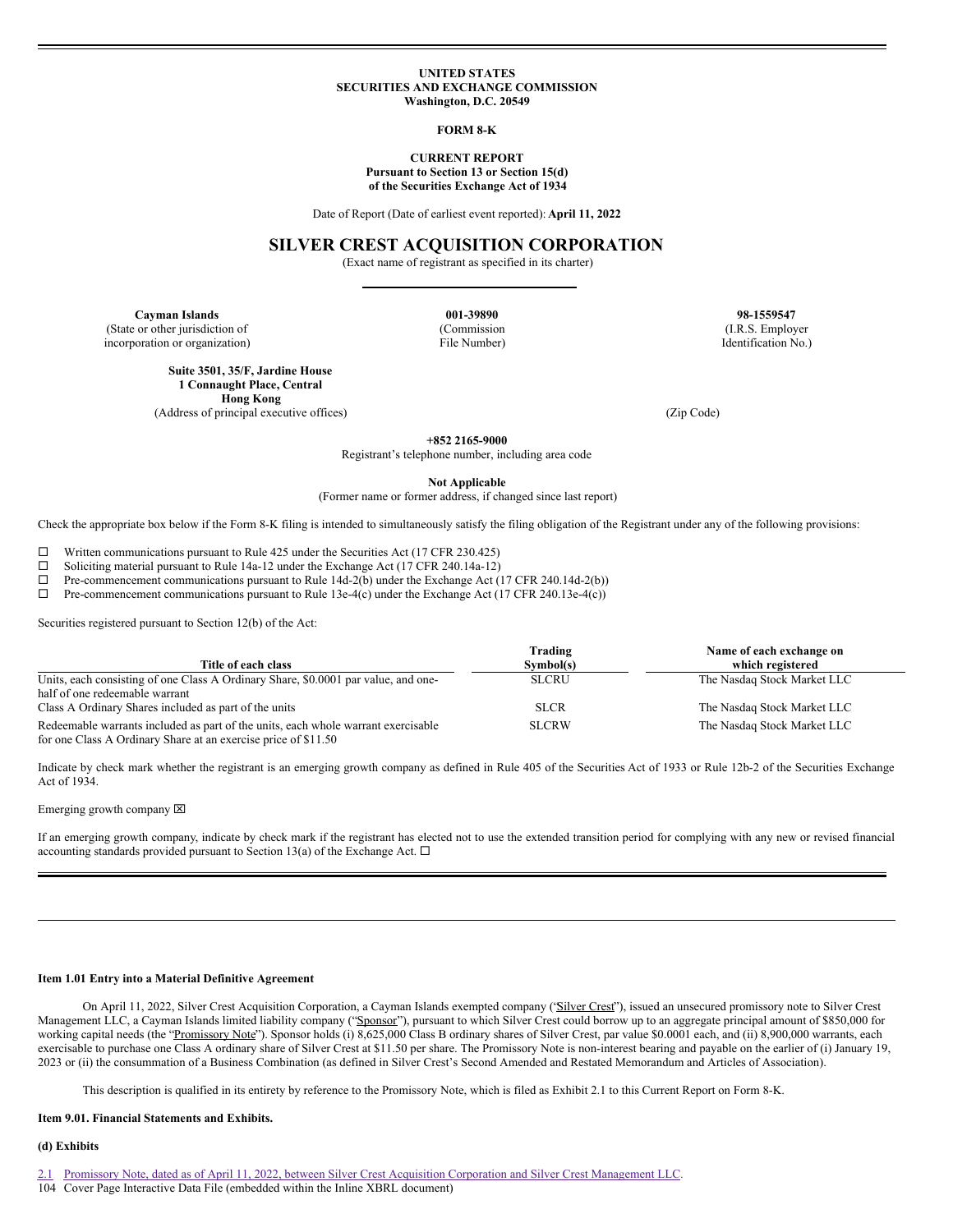# **SIGNATURES**

Pursuant to the requirements of the Securities Exchange Act of 1934, the registrant has duly caused this report to be signed on its behalf by the undersigned hereunto duly authorized.

# Date: April 11, 2022 **SILVER CREST ACQUISITION CORPORATION**

By: /s/ Ho Cheung Name: Ho Cheung Title: Chief Executive Officer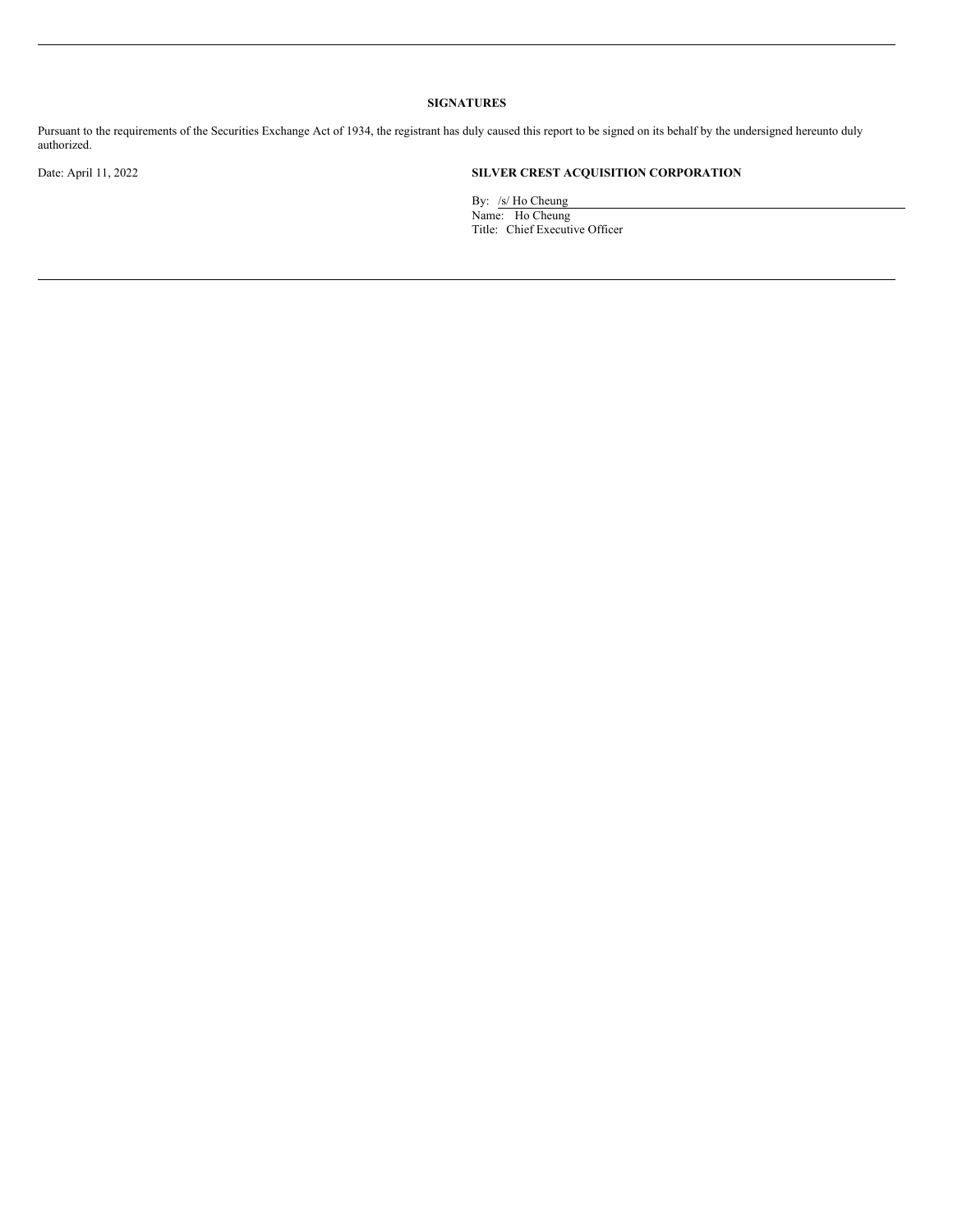<span id="page-2-0"></span>THIS PROMISSORY NOTE ("NOTE") HAS NOT BEEN REGISTERED UNDER THE SECURITIES ACT OF 1933, AS AMENDED (THE "SECURITIES ACT"). THIS NOTE HAS BEEN ACQUIRED FOR INVESTMENT ONLY AND MAY NOT BE SOLD, TRANSFERRED OR ASSIGNED IN THE ABSENCE OF REGISTRATION OF THE RESALE THEREOF UNDER THE SECURITIES ACT OR AN OPINION OF COUNSEL REASONABLY SATISFACTORY IN FORM, SCOPE AND SUBSTANCE TO THE COMPANY THAT SUCH REGISTRATION IS NOT REQUIRED.

## **PROMISSORY NOTE**

Principal Amount: Up to \$850,000 Dated as of April 11, 2022

Hong Kong

Silver Crest Acquisition Corporation, a Cayman Islands exempted company and blank check company (the "**Maker**"), promises to pay to the order of Silver Crest Management LLC, a Cayman Islands limited liability company, or its registered assigns or successors in interest (the "**Payee**"), or order, the principal sum of up to Eight Hundred Fifty Thousand Dollars (\$850,000) in lawful money of the United States of America, on the terms and conditions described below. All payments on this Note shall be made by check or wire transfer of immediately available funds or as otherwise determined by the Maker to such account as the Payee may from time to time designate by written notice in accordance with the provisions of this Note.

**1. Principal.** The principal balance of this Note shall be payable by the Maker on the earlier of: (i) January 19, 2023 or (ii) the date on which Maker consummates a Business Combination (as defined in Maker's Second Amended and Restated Memorandum and Articles of Association). The principal balance may be prepaid at any time. Under no circumstances shall any individual, including but not limited to any officer, director, employee or shareholder of the Maker, be obligated personally for any obligations or liabilities of the Maker hereunder.

**2. Interest.** No interest shall accrue on the unpaid principal balance of this Note.

**3. Drawdown Requests.** Maker and Payee agree that Maker may request up to Eight Hundred Fifty Thousand Dollars (\$850,000) for Maker's working capital needs. The principal of this Note may be drawn down from time to time prior to the earlier of: (i) January 19, 2023 or (ii) the date on which Maker consummates a Business Combination (as defined in Maker's Second Amended and Restated Memorandum and Articles of Association), upon written request from Maker to Payee (each, a "**Drawdown Request**"). Each Drawdown Request must state the amount to be drawn down, which must not be an amount less than One Thousand Dollars (\$1,000) unless agreed upon by Maker and Payee. Payee shall fund each Drawdown Request no later than five (5) business day after receipt of a Drawdown Request; provided, however, that the maximum amount of drawdowns collectively under this Note is Eight Hundred Fifty Thousand Dollars (\$850,000). No fees, payments or other amounts shall be due to Payee in connection with, or as a result of, any Drawdown Request by Maker.

**4. Application of Payments.** All payments shall be applied first to payment in full of any costs incurred in the collection of any sum due under this Note, including (without limitation) reasonable attorney's fees, then to the payment in full of any late charges and finally to the reduction of the unpaid principal balance of this Note.

**5. Events of Default.** The following shall constitute an event of default ("**Event of Default**"):

(a) Failure to Make Required Payments. Failure by Maker to pay the principal amount due pursuant to this Note within five (5) business days of the date specified above.

(b) Voluntary Bankruptcy, Etc. The commencement by Maker of a voluntary case under any applicable bankruptcy, insolvency, reorganization, rehabilitation or other similar law, or the consent by it to the appointment of or taking possession by a receiver, liquidator, provisional liquidator, assignee, trustee, custodian, sequestrator (or other similar official) of Maker or for any substantial part of its property, or the making by it of any assignment for the benefit of creditors, or the failure of Maker generally to pay its debts as such debts become due, or the taking of corporate action by Maker in furtherance of any of the foregoing.

(c) Involuntary Bankruptcy, Etc. The entry of a decree or order for relief by a court having jurisdiction in the premises in respect of Maker in an involuntary case under any applicable bankruptcy, insolvency or other similar law, or appointing a receiver, liquidator, provisional liquidator, assignee, custodian, trustee, sequestrator (or similar official) of Maker or for any substantial part of its property, or ordering the winding-up or liquidation of its affairs, and the continuance of any such decree or order unstayed and in effect for a period of 60 consecutive days.

#### **6. Remedies.**

(a) Upon the occurrence of an Event of Default specified in Section 5(a) hereof, Payee may, by written notice to Maker, declare this Note to be due immediately and payable, whereupon the unpaid principal amount of this Note, and all other amounts payable hereunder, shall become immediately due and payable without presentment, demand, protest or other notice of any kind, all of which are hereby expressly waived, anything contained herein or in the documents evidencing the same to the contrary notwithstanding.

(b) Upon the occurrence of an Event of Default specified in Sections 5(b) and 5(c), the unpaid principal balance of this Note, and all other sums payable with regard to this Note, shall automatically and immediately become due and payable, in all cases without any action on the part of Payee.

**7. Waivers.** Maker and all endorsers and guarantors of, and sureties for, this Note waive presentment for payment, demand, notice of dishonor, protest, and notice of protest with regard to the Note, all errors, defects and imperfections in any proceedings instituted by Payee under the terms of this Note, and all benefits that might accrue to Maker by virtue of any present or future laws exempting any property, real or personal, or any part of the proceeds arising from any sale of any such property, from attachment, levy or sale under execution, or providing for any stay of execution, exemption from civil process, or extension of time for payment; and Maker agrees that any real estate that may be levied upon pursuant to a judgment obtained by virtue hereof or any writ of execution issued hereon, may be sold upon any such writ in whole or in part in any order desired by Payee.

**8. Unconditional Liability.** Maker hereby waives all notices in connection with the delivery, acceptance, performance, default, or enforcement of the payment of this Note, and agrees that its liability shall be unconditional, without regard to the liability of any other party, and shall not be affected in any manner by any indulgence, extension of time, renewal, waiver or modification granted or consented to by Payee, and consents to any and all extensions of time, renewals, waivers, or modifications that may be granted by Payee with respect to the payment or other provisions of this Note, and agrees that additional makers, endorsers, guarantors, or sureties may become parties hereto without notice to Maker or affecting Maker's liability hereunder.

**9. Notices.** All notices, statements or other documents which are required or contemplated by this Note shall be made in writing and delivered: (i) personally or sent by first class registered or certified mail, overnight courier service or facsimile or electronic transmission to the address designated in writing, (ii) by facsimile to the number most recently provided to such party or such other address or fax number as may be designated in writing by such party or (iii) by electronic mail, to the electronic mail address most recently provided to such party or such other electronic mail address as may be designated in writing by such party. Any notice or other communication so transmitted shall be deemed to have been given on the day of delivery, if delivered personally, on the business day following receipt of written confirmation, if sent by facsimile or electronic